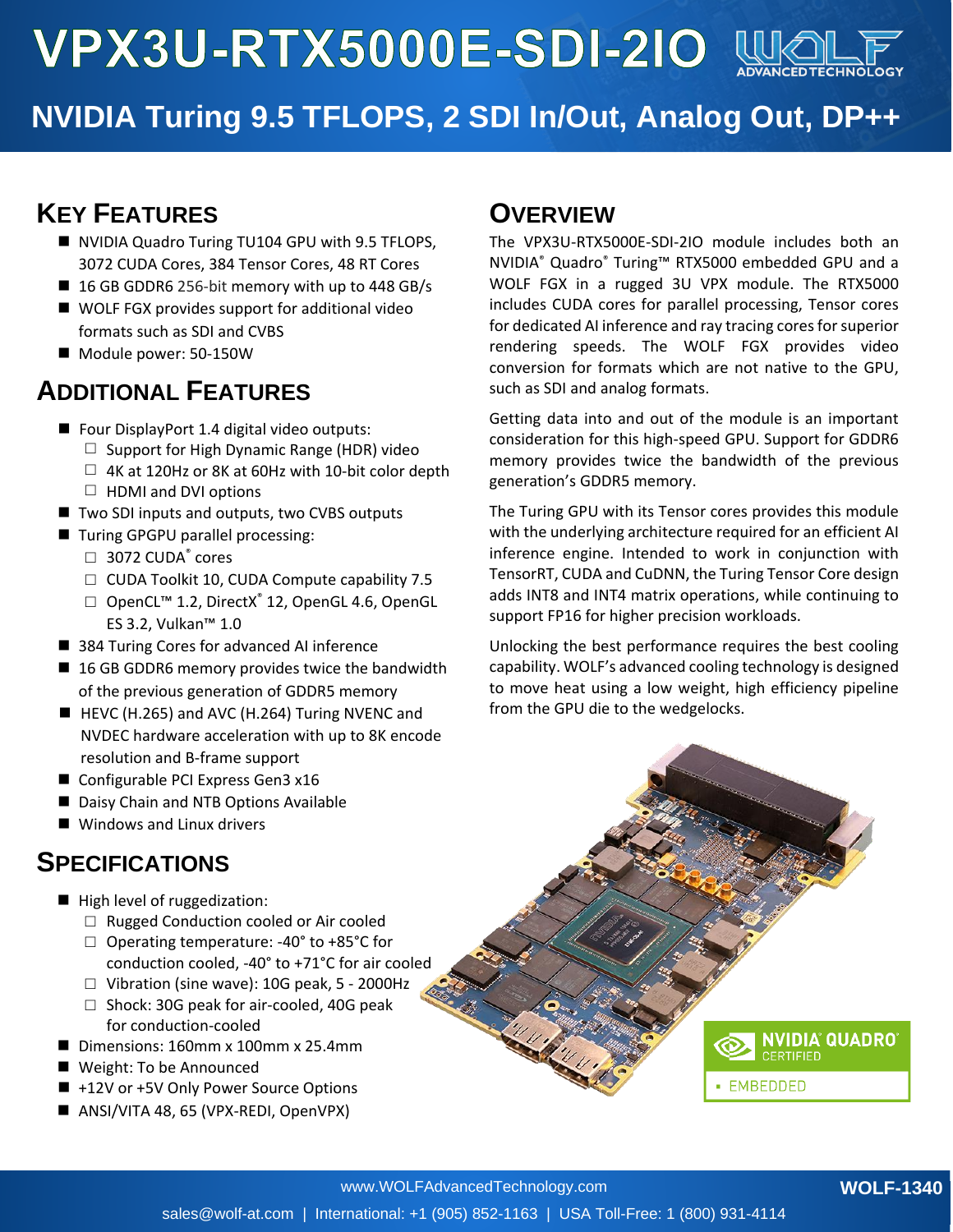# **VPX3U-RTX5000E-SDI-210**



## **NVIDIA TURING STREAMING MULTIPROCESSOR (SM)**

The NVIDIA Turing architecture provides a 50% improvement in delivered performance per CUDA core compared to the Pascal generation. This is due to the new Turing Streaming Multiprocessor's independent integer datapath, allowing execution of concurrent integer and floating-point instructions, and the redesigned memory path which provides two times the bandwidth and more than two times the capacity for common workloads.

### **FAST GDDR6 MEMORY**

Getting data into and out of a high performance GPU requires fast graphics memory to ensure that the memory does not become a system bottleneck. In moving from GDDR5 to GDDR6 the number of data transfers per clock cycle doubled from two to four, and memory chips can be read in dual-channel modes rather than just single channel modes. The newer GDDR6 memory does all of this while also slightly reducing the memory's average power consumption compared to using GDDR5 memory.

NVIDIA also uses memory compression technology, especially data color compression for reducing the amount of graphical information that needs to be transmitted. With Turing and the GDDR6 memory the latest generation compression technology provides a 20 to 30% memory compression efficiency increase.



\*Front Panel Connectors on Air Cooled Versions Only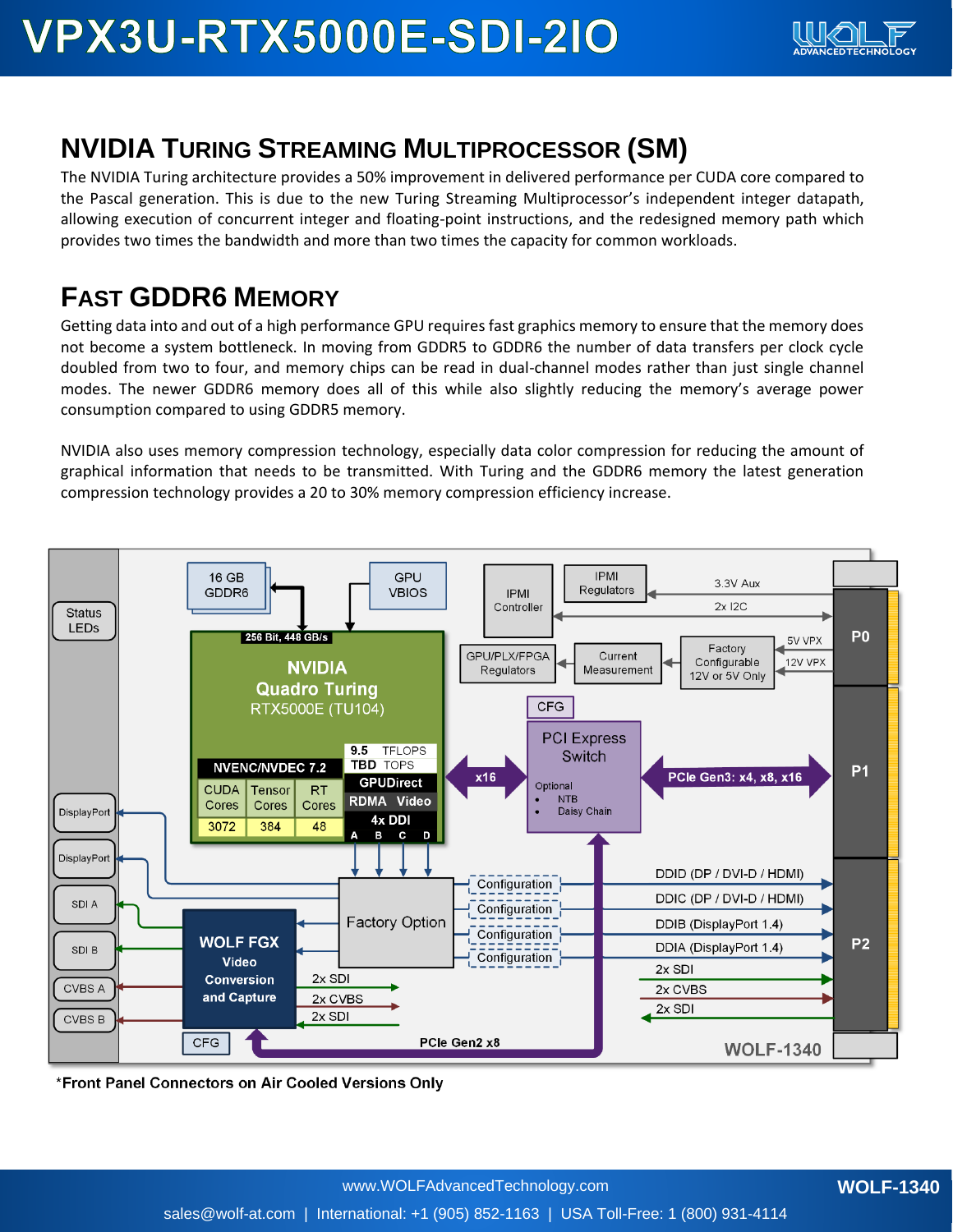# **VPX3U-RTX5000E-SDI-210**



### **NVIDIA TENSOR CORES FOR ARTIFICIAL INTELLIGENCE AND HPC**

Tensor Cores are designed to speed up the tensor / matrix computations used for deep learning neural network training and inferencing operations. Turing GPUs include a new version of the Tensor Core design that has been enhanced for inferencing. Turing Tensor Cores add new INT8 and INT4 precision modes for inferencing workloads that can tolerate quantization and don't require FP16 precision.

NVIDIA provides CUDA-X AI and CUDA-X HPC libraires which are specialized libraires built on top of CUDA. They have been designed to work with NVIDIA Tensor Core GPUs to provide the tools needed to accelerate development of applications for AI and HPC.

### **HARDWARE ACCELERATED VIDEO ENCODE / DECODE**

The RTX5000E chip includes the latest generation video encode/decode hardware acceleration engine (version 7.2). This adds support for HEVC (H.265) 8K encoding at 30 fps and B-Frame support. It also provides up to 25% bitrate savings for HEVC and up to 15% bitrate savings for AVC (H.264). Using the Turing encoding engine for video encoding provides an efficient, high quality method to achieve real time 8K and 4K encoding without burdening the system CPU.

As with previous versions of the encoding engine, NVENC supports CBR and VBR rate control, programmable intra-refresh for error resiliency, and a motion estimation (ME) only mode. The NVIDIA Video Codec SDK provides a complete set of APIs, samples and documentation for hardware accelerated video encode and decode on Windows and Linux.

#### **DESIGNED FOR SYSTEM INTEGRATION**

The VPX architecture is diverse, spanning custom backplanes, an ambiguous system specification and differing input and output methodologies. That is precisely why WOLF modules come with factory configuration options to solve virtually all system integration challenges.

This WOLF module has been designed to include a WOLF FGX to support additional video formats that are not native to the Turing GPU. Through MCOTS services, the number of outputs and the formats used can be changed to meet the requirements of many different system architectures.

This module has been designed to support VPX REDI (VITA 48) and OpenVPX (VITA 65). Other modules from the same family can be configured for SOSA Aligned slot profiles.

For PCIe X8 upstream and X4 upstream / X4 downstream this module is compatible with the following OpenVPX slot profiles:

- SLT3-PAY-1D-14.2.6
- SLT3-PAY-2F-14.2.7
- SLT3-PAY- 1F4U-14.2.8
- SLT3-PAY-8U-14.2.9